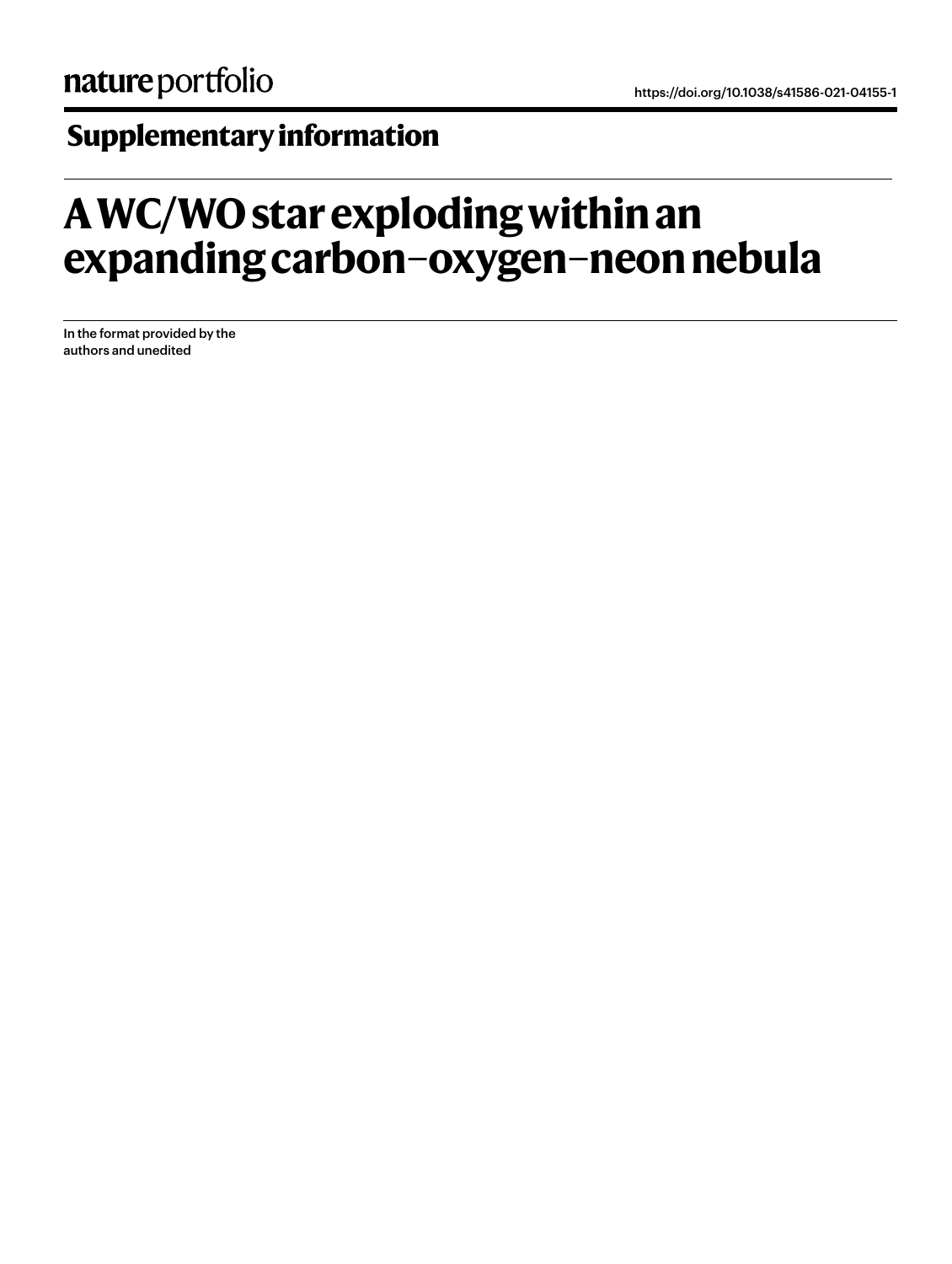

**Supplementary Figure 1** A nebular spectrum of SN 2019hgp obtained 52.8 d after explosion. Common emission features are marked. Weak absorption from Na I D and and Mg I]  $\lambda$ 4571Å may suggest that the spectrum is not fully nebular at this time.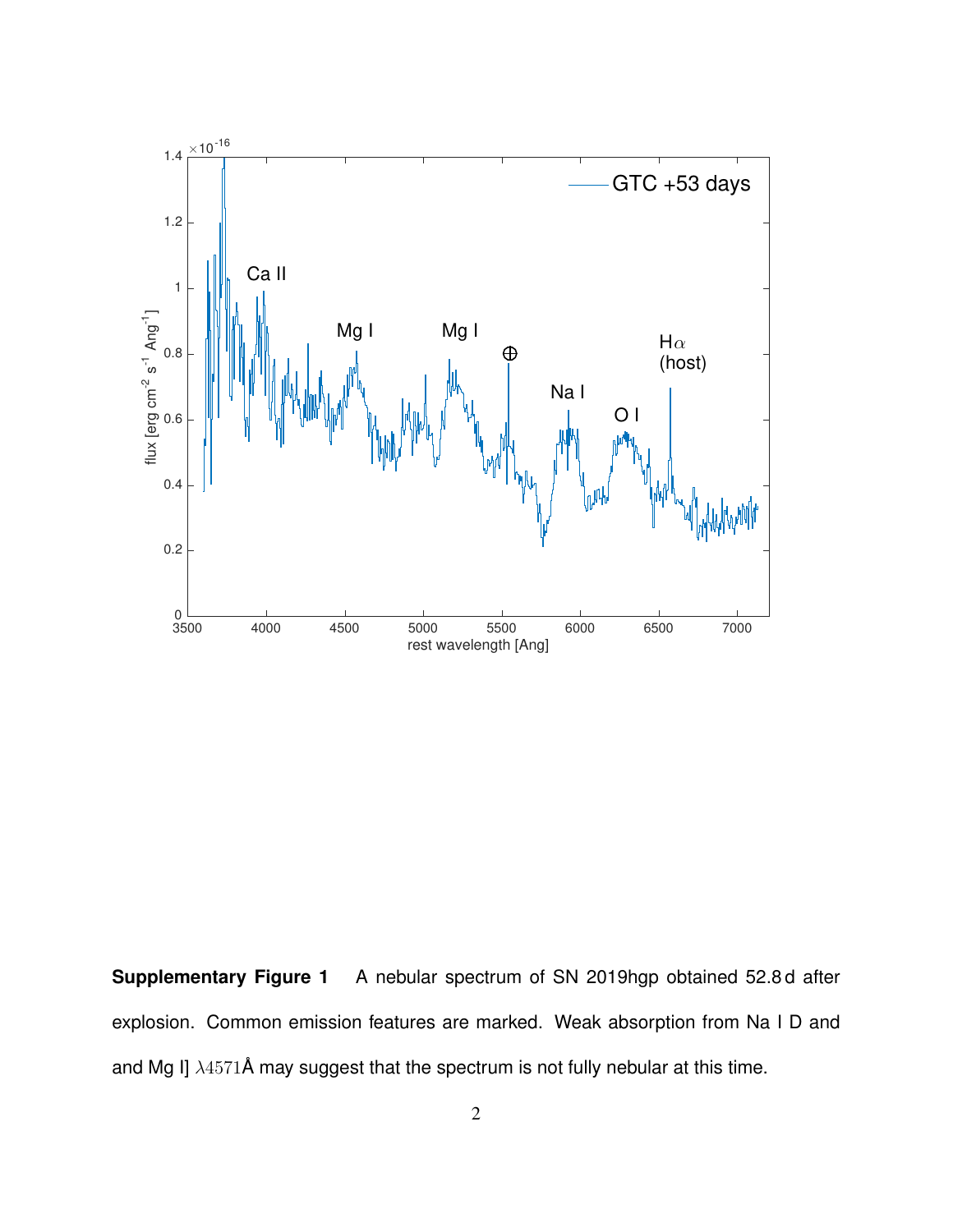

**Supplementary Figure 2** Comparison of the X-ray luminosity of RETs. Only two events (AT2018cow and CSS161010; filled circles) are detected. Upper limits (grey triangles sample; blue triangles - SN 2019hgp) indicate we should have detected SN 2019hgp in X-ray if it had a similar X-ray luminosity to that of AT2018cow, but not if it was similar to CSS161010. For SN 2019hgp, we present orbit stack (connected with a heavy line) as well as dynamically binned limits (thinner line). This comparison motivates more sensitive studies of SNe Ibn and Icn, extending to beyond 100 days. Standard 1 $\sigma$  error bars marked.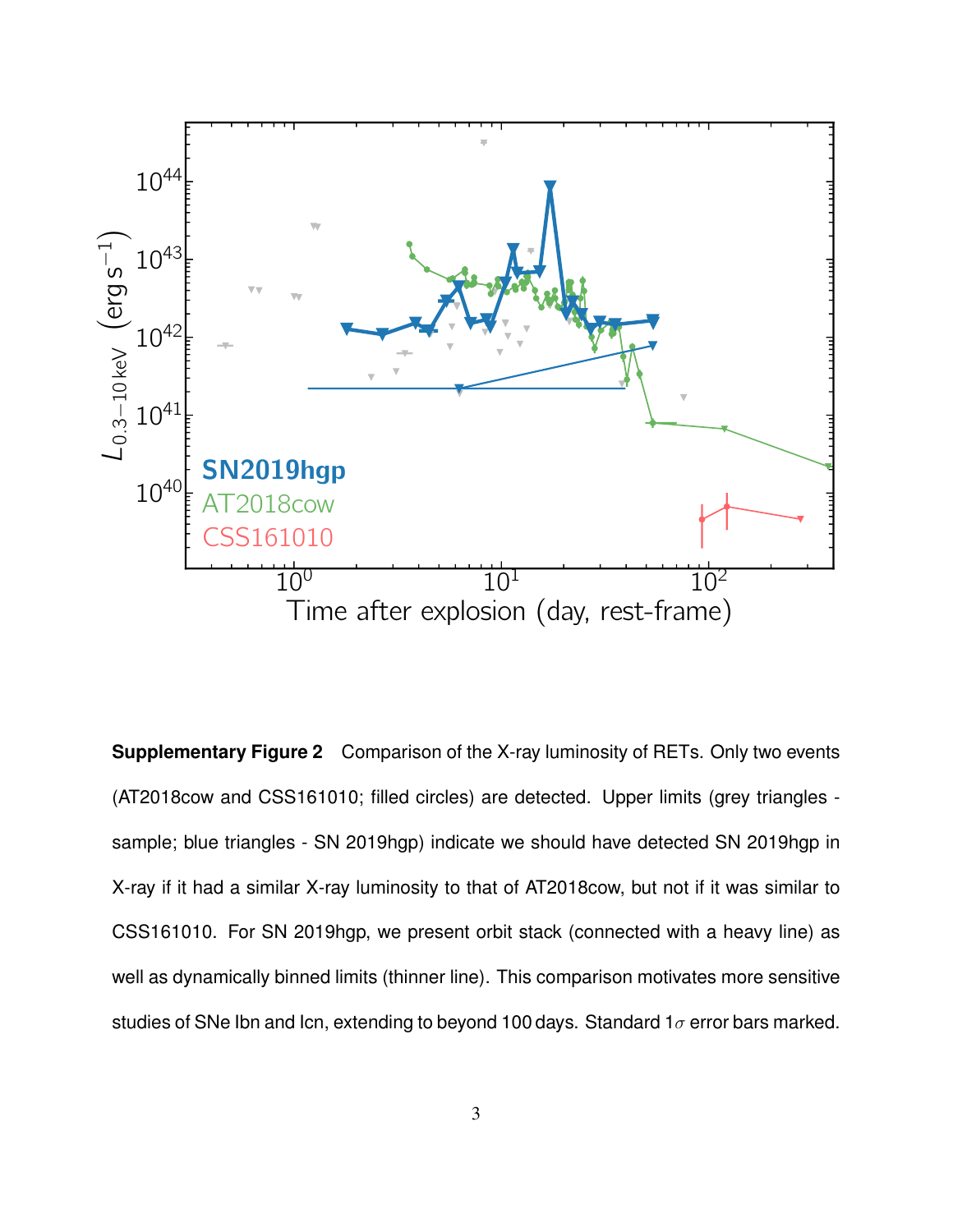

**Supplementary Figure 3** Spectral energy distribution (SED) of the host galaxy of SN 2019hgp from 1000 to 60,000Å (black data points). The solid line displays the bestfitting SED model. The red squares represent the model-predicted magnitudes. The fitting parameters are shown in the upper-left corner. The abbreviation "n.o.f." stands for numbers of filters. Standard 1 $\sigma$  error bars marked.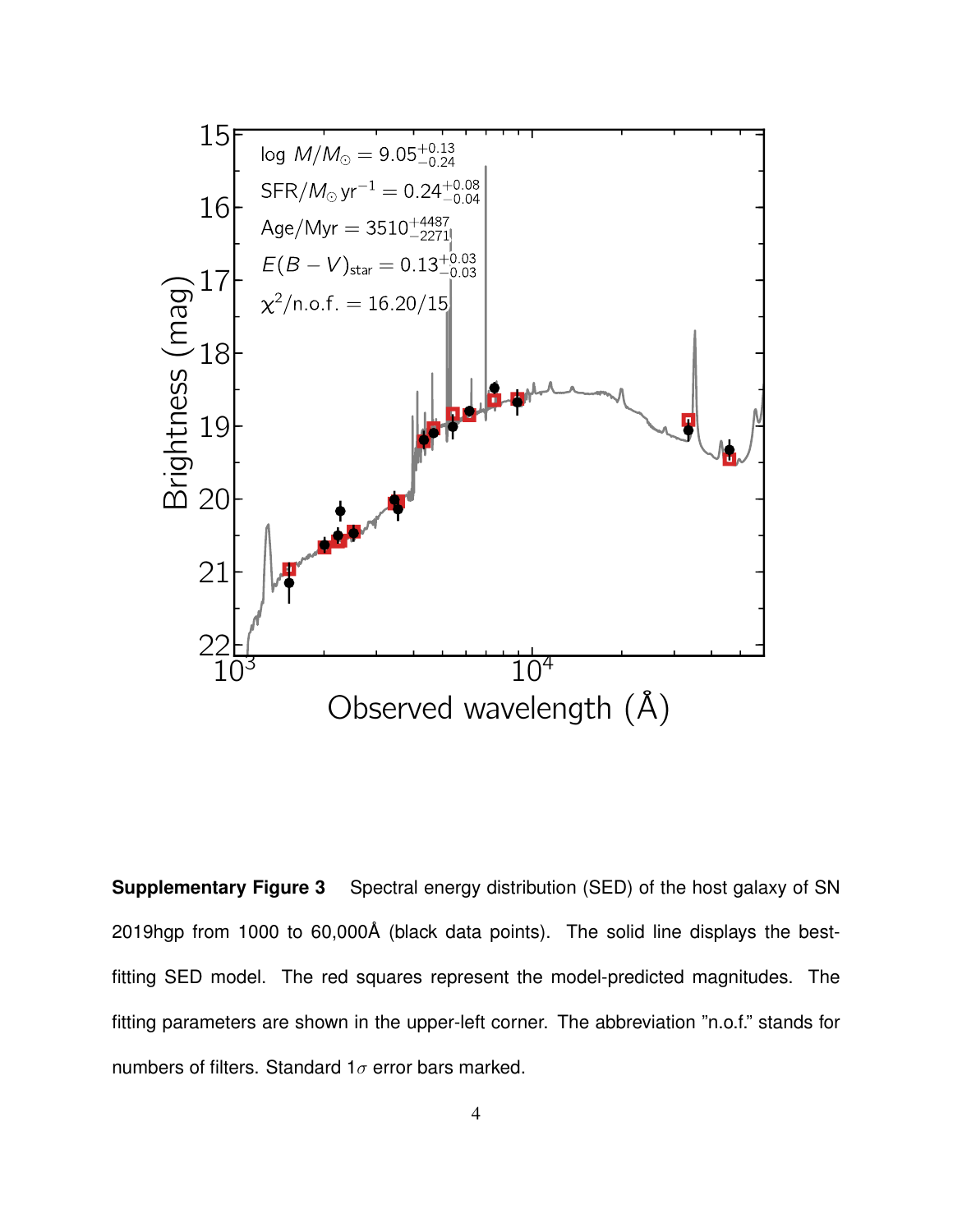

**Supplementary Figure 4** The host-galaxy mass of SN 2019hgp (red line, uncertainty marked with transparent rectangle) and Type II SNe with flash features (blue lines) from the PTF survey in the context of host galaxies of all Type II SNe from the PTF survey (grey distribution). SNe with flash features span a wide range of galaxies from  $10^8$  M<sub>o</sub> to  $10^{11}$  M<sub> $\odot$ </sub>. The host of SN 2019hgp does not stand out among the hosts of flash objects.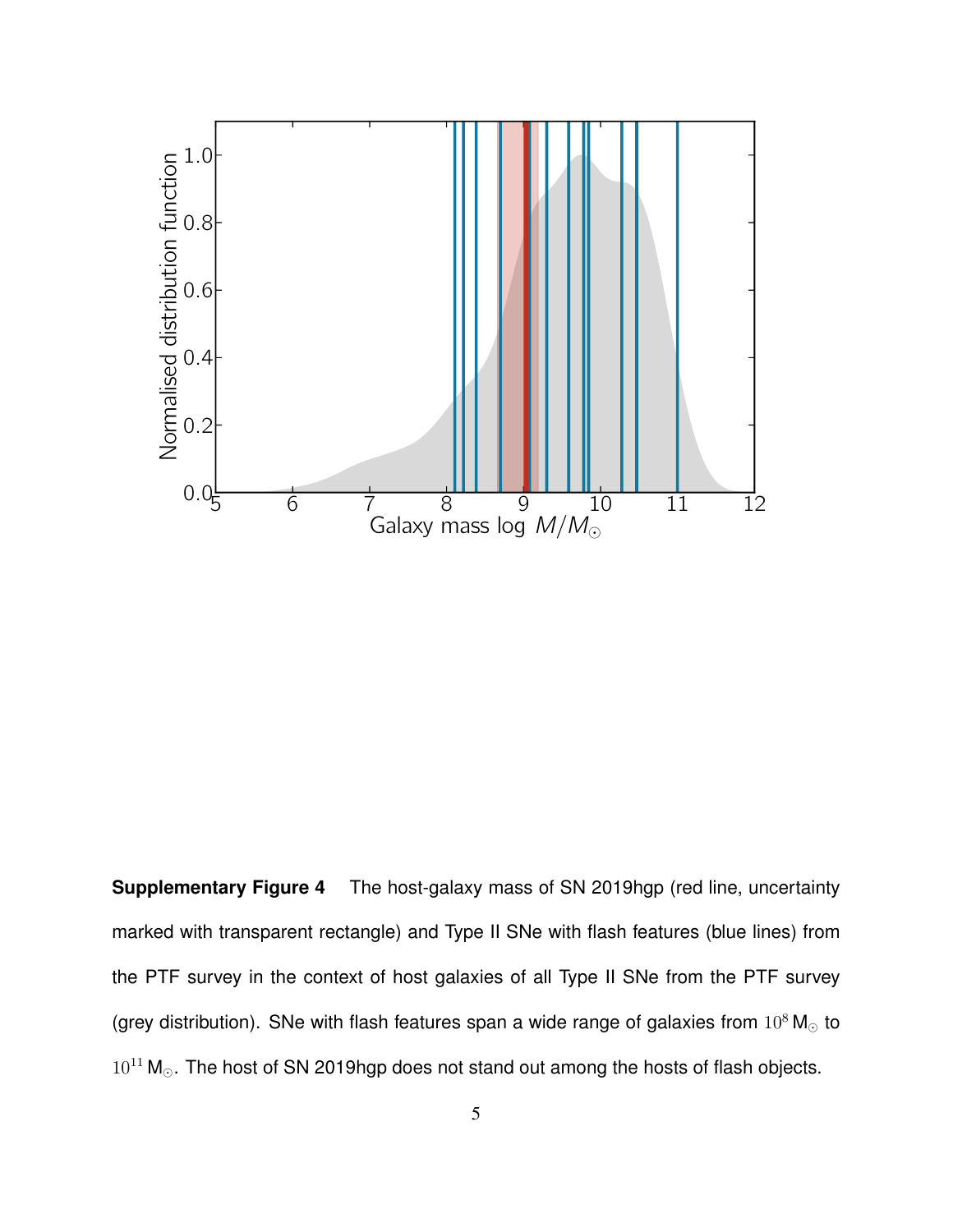

**Supplementary Figure 5** The peak bolometric luminosity of the shock-cooling emission (color-coded) from explosions with varying progenitor radii and explosion energies, calculated using theoretical formulae<sup>16</sup>. The peak luminosity we measure (L=  $3.44 \times$  $10^{43}$  erg s<sup>-1</sup>; always above white horizontal line) requires supergiant progenitors with R $_{*}$   $>$  $10^{12}$  cm.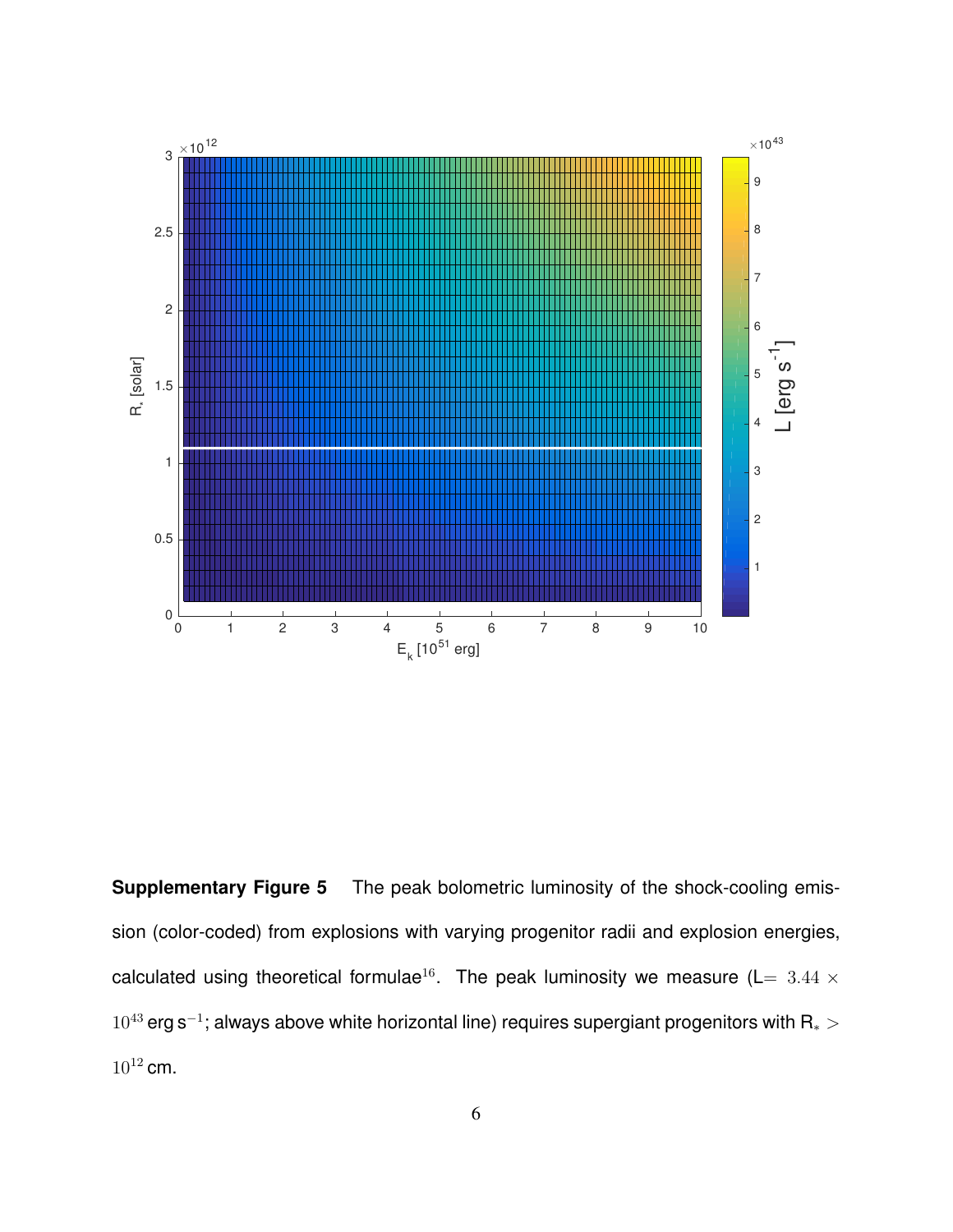| Supplementary Table 1. SN 2019hgp Photometry |
|----------------------------------------------|
|                                              |
|                                              |

 $\equiv$ 

| MJD      | Rest-frame Phase | AB MAG  | Instrument | Filter |
|----------|------------------|---------|------------|--------|
| (days)   | (days)           |         |            |        |
|          |                  |         |            |        |
| 58638.23 | $-2.69$          | > 20.81 | P48        | r      |
| 58638.26 | $-2.67$          | > 20.78 | P48        | r      |

Note. — Full table is available as a separate, machine-readable file. A portion is shown here for clarity. No extinction correction has been applied. The GTC photometry is not host-subtracted.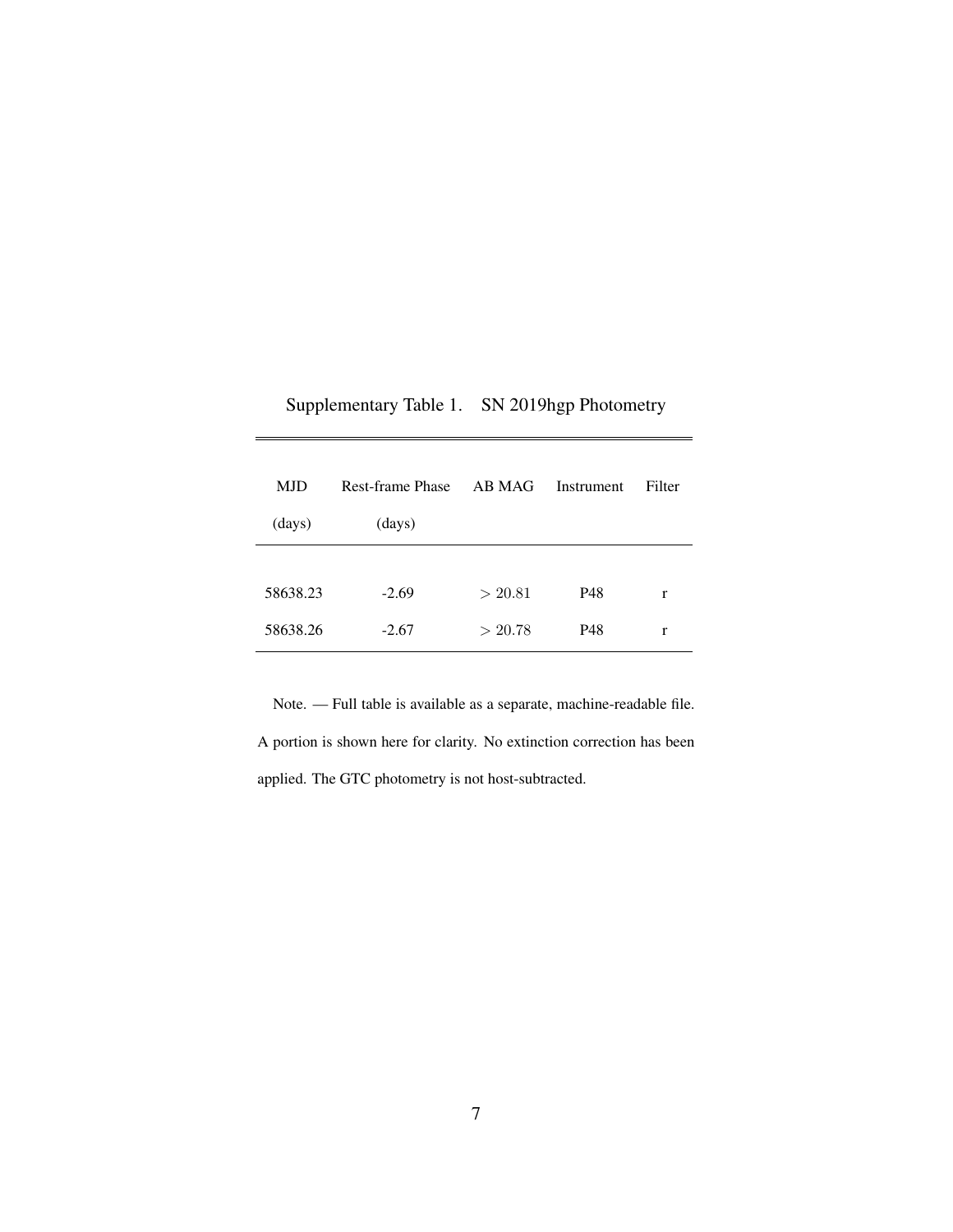| Observation date            | Phase  | Facility       | Exp. time    | Grism/Grating | Slit         | Range     |
|-----------------------------|--------|----------------|--------------|---------------|--------------|-----------|
| (UTC)                       | (days) |                | (s)          |               | (arcsec)     | $(\AA)$   |
|                             |        |                |              |               |              |           |
| 2019 Jun 08 03:18:05        | 1.0    | P60/SEDM       | 2250         |               | <b>IFU</b>   | 3776-9200 |
| 2019 Jun 08 12:51:13        | 1.4    | Gemini N./GMOS | $2\times900$ | B600+G5307    | $\mathbf{1}$ | 3630-6850 |
| 2019 Jun 08 12:51:13 (host) | 1.4    | Gemini N./GMOS | $2\times900$ | B600+G5307    | 1.0          | 3630-6850 |
| 2019 Jun 08 22:03:49        | 1.8    | LT/SPRAT       | 1200         |               | 1.8          | 4020-7960 |
| 2019 Jun 08 22:12:38        | 1.8    | P60/SEDM       | 2250         |               | <b>IFU</b>   | 3776-9200 |
| 2019 Jun 09 02:14:49        | 2.0    | LT/SPRAT       | 1400         |               | 1.8          | 4020-7960 |
| 2019 Jun 09 04:00:39        | 2.1    | P60/SEDM       | 2250         |               |              | 3776-9200 |
| 2019 Jun 09 22:26:20        | 2.8    | LT/SPRAT       | 1600         |               | 1.8          | 4020-7960 |
| 2019 Jun 10 07:26:06        | 3.2    | Gemini N./GMOS | $2\times900$ | B600+G5307    | 1            | 3630-6850 |
| 2019 Jun 10 21:55:03        | 3.8    | LT/SPRAT       | 600          |               | 1.8          | 4020-7960 |
| 2019 Jun 10 22:05:12        | 3.8    | LT/SPRAT       | 600          |               | 1.8          | 4020-7960 |
| 2019 Jun 11 22:47:15        | 4.8    | P60/SEDM       | 2250         |               | <b>IFU</b>   | 3776-9200 |
| 2019 Jun 11 23:33:50        | 4.9    | NOT/ALFOSC     | 2700         | Grism_#4      | 1            | 3600-9700 |
| 2019 Jun 12 08:03:00        | 5.2    | HET/LRS2       | 1800         | blue arm      | <b>IFU</b>   | 3640-6950 |
| 2019 Jun 12 22:02:47        | 5.8    | WHT/ACAM       | 900          | V400          | 1            | 3750-9200 |
| 2019 Jun 12 23:45:21        | 5.9    | P60/SEDM       | 2250         |               | IFU          | 3776-9200 |
| 2019 Jun 14                 |        | Lick 3-m/KAST  |              |               |              | 3200 9150 |
| 2019 Jun 14 01:57:52        | 6.9    | P60/SEDM       | 2250         |               | <b>IFU</b>   | 3776-9200 |
| 2019 Jun 15 00:39:02        | 7.9    | P60/SEDM       | 2250         |               | <b>IFU</b>   | 3776-9200 |

## Supplementary Table 2. SN 2019hgp Spectroscopy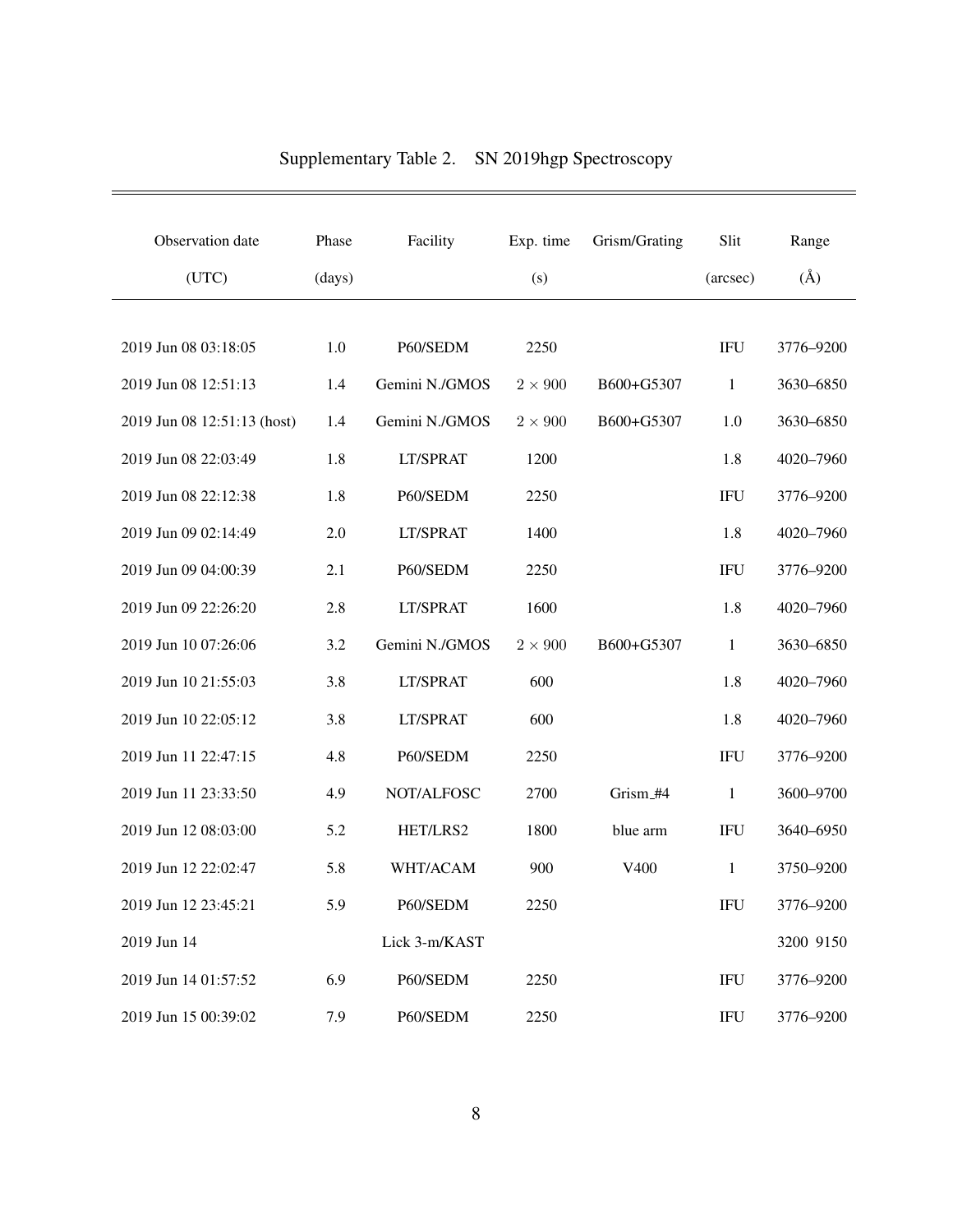| Observation date     | Phase  | Facility          | Exp. time      | Grism/Grating       | Slit         | Range      |
|----------------------|--------|-------------------|----------------|---------------------|--------------|------------|
| (UTC)                | (days) |                   | (s)            |                     | (arcsec)     | $(\AA)$    |
|                      |        |                   |                |                     |              |            |
| 2019 Jun 15 07:13:00 | 8.2    | HET/LRS2          | 2000           | blue arm            | <b>IFU</b>   | 3640-6950  |
| 2019 Jun 15 22:02:17 | 8.9    | LT/SPRAT          | 1800           |                     | 1.8          | 4020-7960  |
| 2019 Jun 16 21:53:05 | 9.8    | P60/SEDM          | 2250           |                     | <b>IFU</b>   | 3776-9200  |
| 2019 Jun 16 22:08:36 | 9.8    | LT/SPRAT          | 2400           |                     | 1.8          | 4020-7960  |
| 2019 Jun 17 06:58:00 | 10.2   | HET/LRS2          | 1800           | blue arm            | <b>IFU</b>   | 3640-6950  |
| 2019 Jun 17 21:44:01 | 10.8   | NOT/ALFOSC        | 2400           | Grism_#4            | $\mathbf{1}$ | 3600-9700  |
| 2019 Jun 19 02:31:11 | 12.0   | P60/SEDM          | 2250           |                     | <b>IFU</b>   | 3776-9200  |
| 2019 Jun 19 22:45:24 | 12.8   | LT/SPRAT          | 1200           |                     | 1.8          | 4020-7960  |
| 2019 Jun 19 23:05:33 | 12.9   | LT/SPRAT          | 1200           |                     | 1.8          | 4020-7960  |
| 2019 Jun 22 07:49:13 | 15.2   | LDT/Deveny/LMI    | $2 \times 450$ | 300/4000            | 1.5          | 3550-7970  |
| 2019 Jun 26 09:05:37 | 19.3   | P200/DBSP         | 1200           | 600/4000 & 316/7150 | 1.5          | 3600-10500 |
| 2019 Jun 30 09:50:46 | 23.3   | Keck1/LRIS        | 1800           |                     | $\mathbf{1}$ | 3120-10230 |
| 2019 Jul 01 07:43:10 | 24.2   | P200/DBSP         | 1500           | 600/4000 & 316/7150 | 1.5          | 3400-10000 |
| 2019 Jul 04 10:49:25 | 27.4   | Keck1/LRIS        | 850            | 400/3400, 400/8500  | 1            | 3100-10300 |
| 2019 Jul 29 21:19:22 | 52.8   | <b>GTC/OSIRIS</b> | 3x1400         | R1000B & R1000R     | 0.8          | 3630-10200 |
| 2019 Jul 30 04:21:00 | 53.1   | HET/LRS2          | 1800           | red & blue arm      | <b>IFU</b>   | 4010-9950  |

Supplementary Table 2 (cont'd)

Note. — The phase is calculated with respect to the estimated explosion date on June 7.1 2019 and is here given in the observer frame.